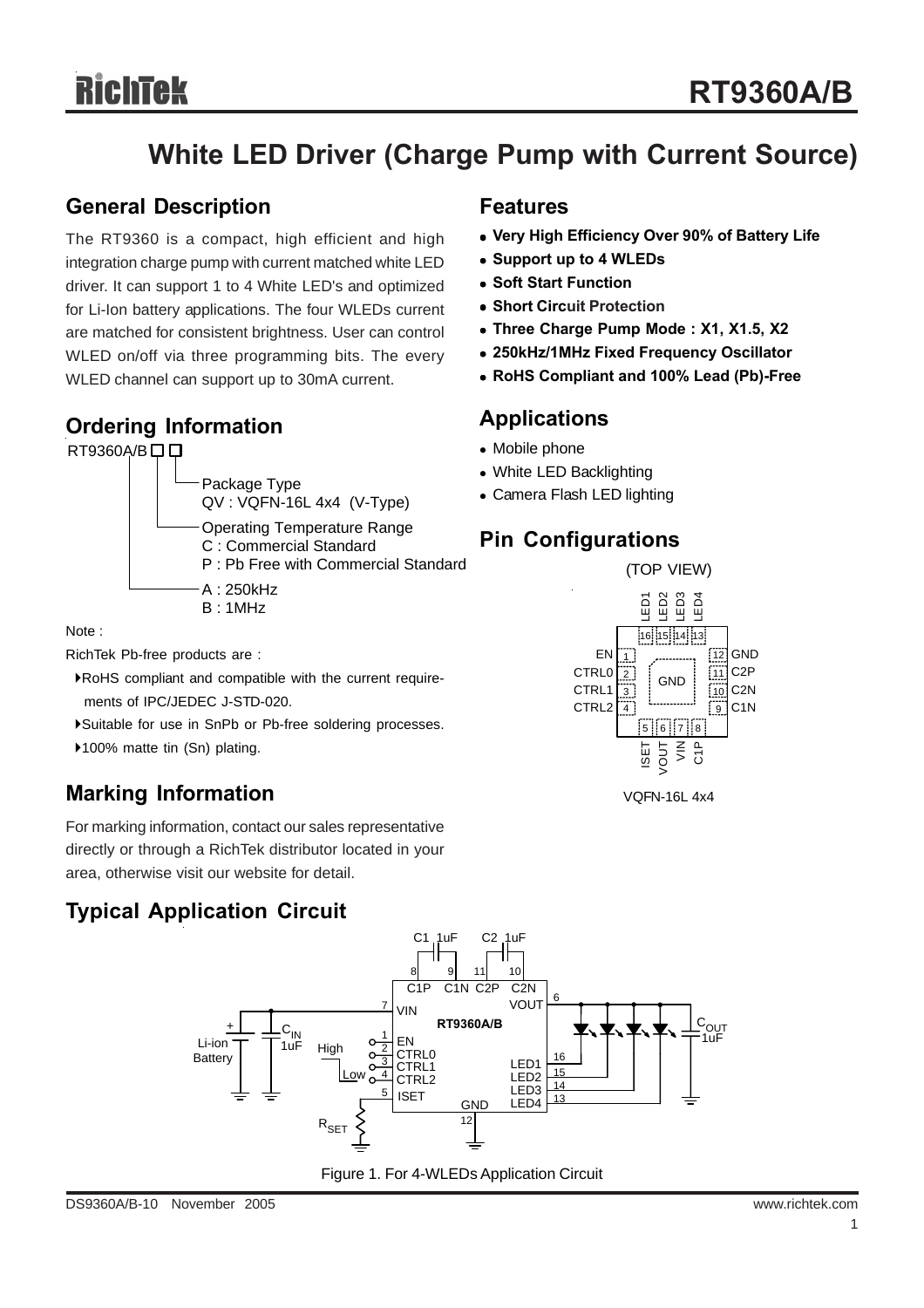

Figure 2. For 3-WLEDs Application Circuit



Figure 3. For 2-WLEDs Application Circuit

### **Functional Pin Description**

| <b>Pin Number</b> | <b>Pin Name</b>   | <b>Pin Function</b>                                                                             |  |  |  |
|-------------------|-------------------|-------------------------------------------------------------------------------------------------|--|--|--|
|                   |                   | Chip Enable (Active High). Note that this pin is high impedance. There should be a pull         |  |  |  |
|                   | EN                | low 100 $k\Omega$ resistor connected to GND when the control signal is floating.                |  |  |  |
| $\overline{2}$    | <b>CTRL0</b>      | Output Control Bit 0. (See Table 1)                                                             |  |  |  |
| 3                 | CTRL1             | Output Control Bit 1. (See Table 1)                                                             |  |  |  |
| 4                 | CTRL <sub>2</sub> | Output Control Bit 2. (See Table 1)                                                             |  |  |  |
|                   |                   | LED current is set by the value of the resistor $R_{\text{SET}}$ connected from the ISET pin to |  |  |  |
| 5                 | <b>ISET</b>       | ground. Do not short the ISET pin. V <sub>ISET</sub> is typically 1.1V.                         |  |  |  |
| 6                 | VOUT              | Output Voltage Source for connection to the LED anodes.                                         |  |  |  |
| $\overline{7}$    | VIN               | Power Input Voltage                                                                             |  |  |  |
| 8                 | C1P               | Positive Terminal of Bucket Capacitor 1                                                         |  |  |  |
| 9                 | C1N               | Negative Terminal of Bucket Capacitor 1                                                         |  |  |  |
| 10                | C <sub>2</sub> N  | <b>Negative Terminal of Bucket Capacitor 2</b>                                                  |  |  |  |
| 11                | C2P               | Positive Terminal of Bucket Capacitor 2                                                         |  |  |  |
| 12 <sup>2</sup>   | GND.              | Ground.                                                                                         |  |  |  |
| 13 to 16          | LED1 to 4         | Current Sink for LED. (If not in use, pin should be connected to $V_{\text{OUT}}$ )             |  |  |  |
| Exposed Pad GND   |                   | Exposed pad should be soldered to PCB board and connected to GND.                               |  |  |  |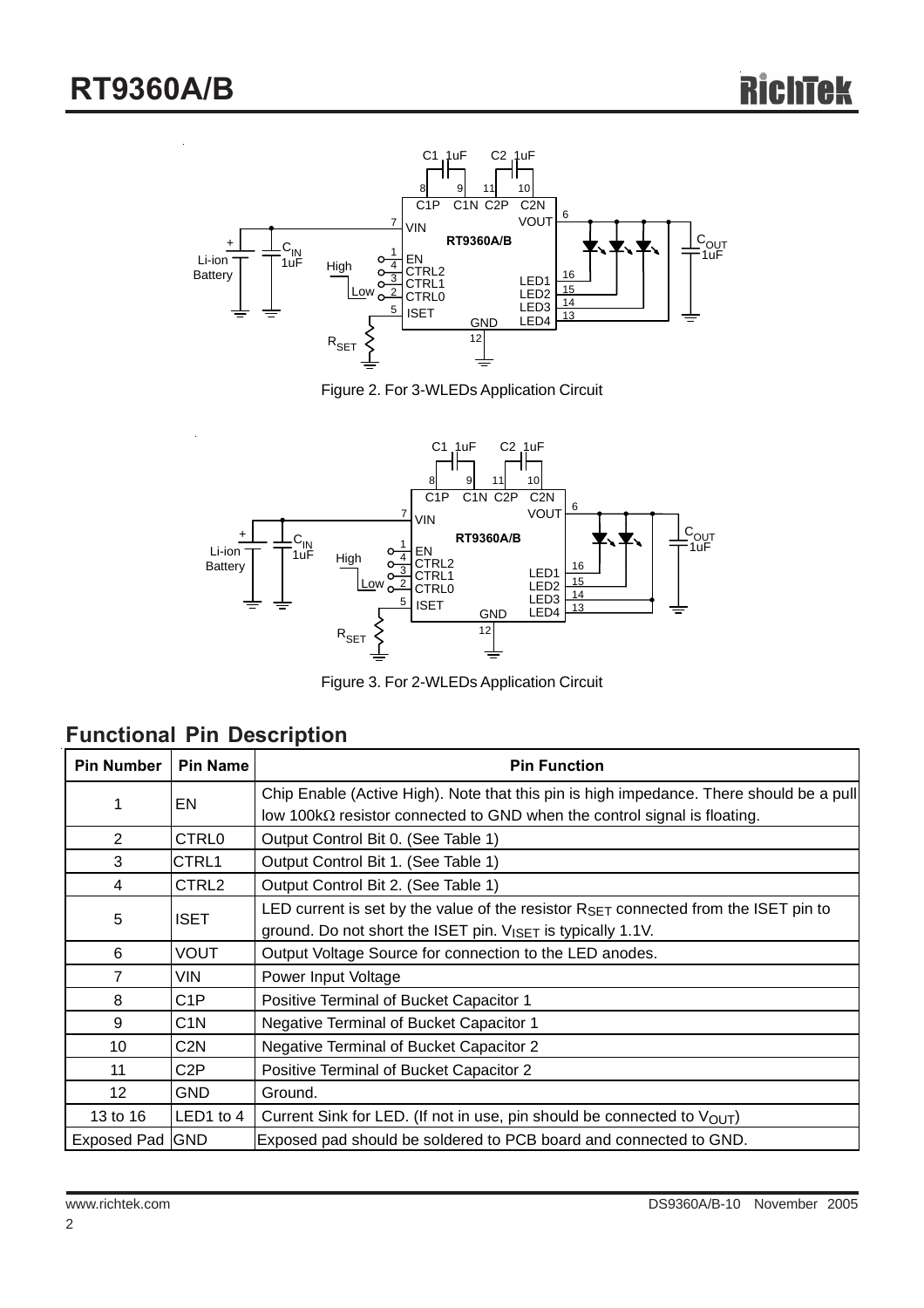### **Function Block Diagram**



#### **Table 1**

| <b>Control Inputs</b> |                  |               | <b>Output Status</b> |                  |                  |                  |
|-----------------------|------------------|---------------|----------------------|------------------|------------------|------------------|
| <b>CTRL 2</b>         | <b>CTRL1</b>     | <b>CTRL 0</b> | LED <sub>4</sub>     | LED <sub>3</sub> | LED <sub>2</sub> | LED <sub>1</sub> |
| 0                     | 0                | $\mathbf 0$   | <b>OFF</b>           | <b>OFF</b>       | <b>OFF</b>       | ON               |
| 0                     | $\boldsymbol{0}$ |               | <b>OFF</b>           | <b>OFF</b>       | <b>ON</b>        | <b>OFF</b>       |
| 0                     |                  | 0             | <b>OFF</b>           | ON               | <b>OFF</b>       | <b>OFF</b>       |
| $\Omega$              |                  |               | ON                   | <b>OFF</b>       | <b>OFF</b>       | <b>OFF</b>       |
|                       | 0                | $\mathbf 0$   | <b>OFF</b>           | <b>OFF</b>       | ON               | ON               |
|                       | $\boldsymbol{0}$ |               | <b>OFF</b>           | ON               | ON               | ON               |
|                       |                  | $\Omega$      | ON                   | <b>ON</b>        | <b>ON</b>        | ON               |
|                       |                  |               | <b>OFF</b>           | <b>OFF</b>       | <b>OFF</b>       | <b>OFF</b>       |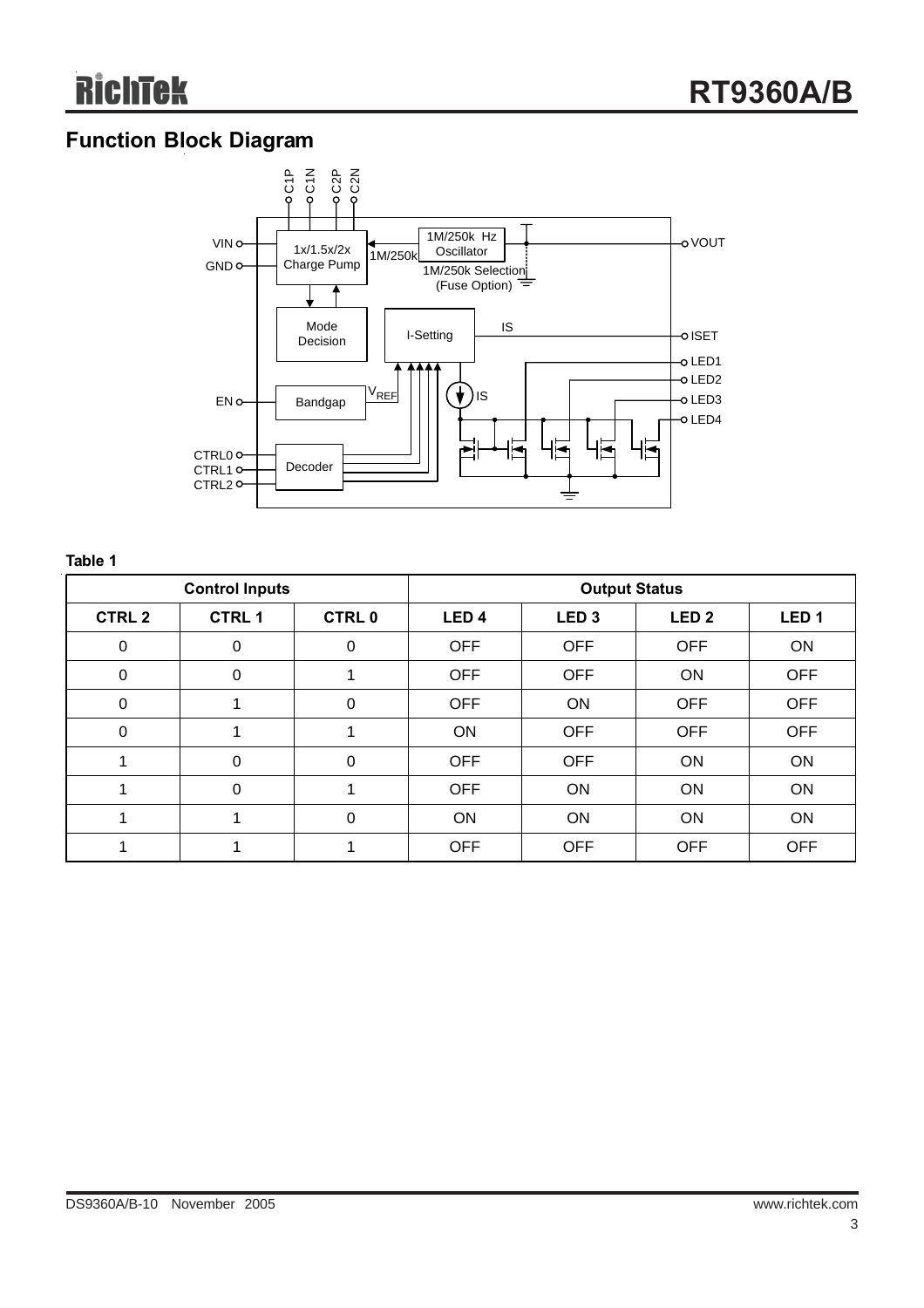### **Operation**

The RT9360 is a high efficiency charge pump white LED driver. It provides 4 channels low drop-out voltage current source to regulated 4 white LEDs current. For high efficiency, the RT9360 implements x1/x1.5/x2 mode charge pump. An external  $R_{\text{SET}}$  is used to set the current of white LED. RT9360 has a input current regulation to reduce the input ripple.

#### **Soft Start**

The RT9360 includes a soft start circuit to limit the inrush current at power on and mode switching. Soft start circuit holds the input current level long enough for output capacitor  $C<sub>OUT</sub>$  reaching a desired voltage level. When the soft start off, the RT9360 won' t sink spike current from  $V_{IN}$ .

#### **Mode Decision**

The RT9360 uses a smart mode decision method to select the working mode for maximum efficiency. Mode decision circuit senses the output and LED voltage for up/down selection.

### **Dimming Control**

CTRL0, CTRL1 and CTRL2 are used to control the onoff of White LED. When a external PWM signal is connected to the control pin, brightness of white LED is adjusted by the duty cycle.

### **LED Current Setting**

The current of white LED connected to RT9360 can be set by R<sub>SET</sub>. Every current flows through the white LED is 440 times greater than the current of  $R_{\text{SET}}$ . The white LED can be estimated by following equation:

$$
I_{LED} = 440 \times (\frac{V_{ISET}}{R_{SET}})
$$

where  $V_{ISET} = 1.1V$ , and  $R_{SET}$  is the resistance connected from ISET to GND.

#### **Thermal Shutdown**

The RT9360 provides a high current capability to drive 4 white LEDs. A thermal shutdown circuit is needed to protect the chip from thermal damage. When the chip reaches the shutdown temperature 150°C, the thermal shutdown circuit turns off the chip to prevent the thermal accumulation in the chip.

#### **Overvoltage Protection**

The RT9360 regulates the output voltage by controlling the input current. When the output voltage reaches the designated level, the RT9360 reduces the input current. And then, the output voltage regulation also serves an overvoltage protection.

#### **Short Circuit Protection**

A current limiting circuit is also included in the RT9360 for short circuit protection. Whenever output source a dangerously high current, the current limiting circuit takes over the output regulation circuit and reduces the output current at an acceptable level.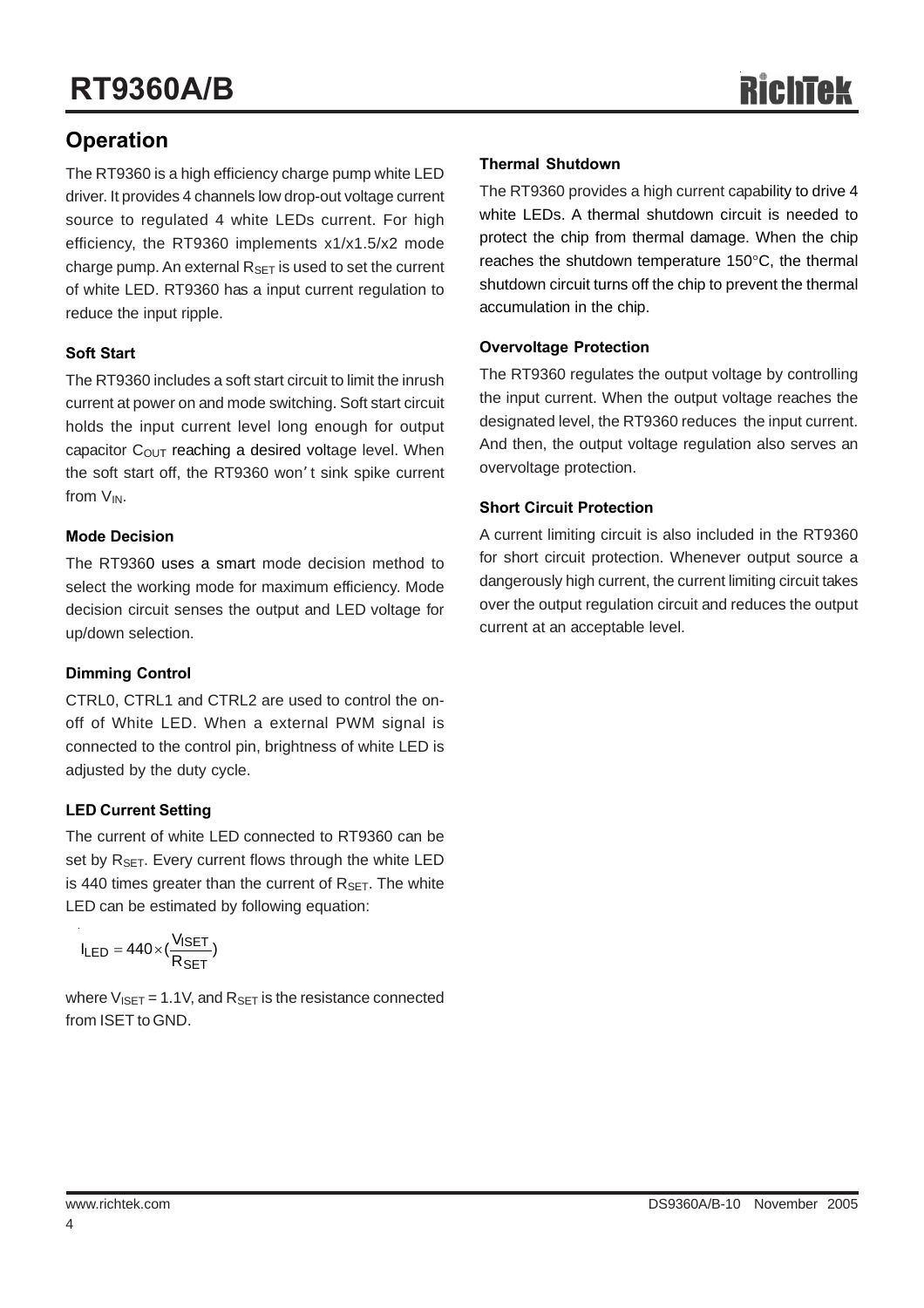### **Absolute Maximum Ratings** (Note 1)

| • Power Dissipation, $P_D @ T_A = 25^{\circ}C$ |  |
|------------------------------------------------|--|
|                                                |  |
| • Package Thermal Resistance (Note 4)          |  |
|                                                |  |
|                                                |  |
|                                                |  |
| • Junction Temperature Range                   |  |
|                                                |  |
| • ESD Susceptibility (Note 2)                  |  |
|                                                |  |
|                                                |  |
|                                                |  |

### **Recommended Operating Conditions** (Note 3)

<sup>z</sup> Ambient Temperature Range ---------------------------------------------------------------------------------------- −40°C to 85°C

### **Electrical Characteristics**

 $(V_{IN} = 2.85V$  to 5.5V, C1 = C2 = 1.0µF (ESR = 0.03 $\Omega$ , T<sub>A</sub> = 25°C, unless otherwise specified)

| <b>Parameter</b>                                                     |                | <b>Symbol</b>         | <b>Test Conditions</b>                                                              |                | <b>Typ</b>     | <b>Max</b> | <b>Units</b> |
|----------------------------------------------------------------------|----------------|-----------------------|-------------------------------------------------------------------------------------|----------------|----------------|------------|--------------|
| Input Supply Voltage                                                 |                | <b>V<sub>IN</sub></b> |                                                                                     | 2.5            |                | 5.5        | $\vee$       |
| Undervoltage Lockout Threshold                                       |                |                       | V <sub>IN</sub> rising                                                              | 1.8            | 2.2            | 2.4        | V            |
| Undervoltage Lockout Hysteresis                                      |                |                       |                                                                                     | --             | 50             | --         | mV           |
|                                                                      |                |                       | $R_{\text{SET}} = 24k\Omega$                                                        | 18.5           | 20             | 21.5       | mA           |
| <b>Current into LEDs</b>                                             |                |                       | $R_{\text{SET}} = 91k\Omega$                                                        | 4.5            | 5              | 5.5        | mA           |
| 1, 2, 3 and 4                                                        |                | <b>ILED</b>           | $2.7V < V_{IN} < 5.5V$                                                              | $\overline{2}$ | $-$            | 20         | mA           |
|                                                                      |                |                       | $3.1V < V_{IN} < 5.5V$                                                              | $\overline{2}$ | --             | 30         | mA           |
|                                                                      | <b>RT9360A</b> |                       | $FOSC=250KHz$ , EN = High, No Load                                                  | $\overline{a}$ | 1.5            | 2.0        | mA           |
| Quiescent Current RT9360B                                            |                | lQ                    | $FOSC=1MHz$ , $EN = High$ , No Load                                                 |                | 3              | 4          | mA           |
|                                                                      | RT9360A/B      |                       | $V_{IN} = 4.2V$ , EN = Low                                                          | --             | 1              | 10         | uA           |
| I <sub>LED</sub> Accuracy (Note 5)                                   |                | LED-ERR               | $2mA < I_{LED} < 30mA$                                                              | --             | $\overline{2}$ | 7.5        | $\%$         |
| Current Matching (Note 6)                                            |                | ILED-LED-ERR          | $2mA < I_{LED} < 30mA$                                                              | --             | 1              | 5          | %            |
| 1x mode to 1.5x mode<br>Transition Voltage (V <sub>IN</sub> falling) |                | V <sub>TRANS1X</sub>  | $V_{LED} = 3.5V, IOUT = 80mA$<br>$I_{LED1} = I_{LED2} = I_{LED3} = I_{LED4} = 20mA$ | --             | 3.75           | 3.85       | $\vee$       |
| 1.5x mode to 2x mode<br>Transition Voltage (V <sub>IN</sub> falling) |                | VTRANS1.5X            | $V_{LED} = 3.5V, IOUT = 80mA$<br>$I_{LED1} = I_{LED2} = I_{LED3} = I_{LED4} = 20mA$ | --             | 2.85           | 2.95       | $\vee$       |
| <b>Oscillator Frequency</b>                                          |                | Fosc                  | RT9360A                                                                             | 200            | 250            | 300        | kHz          |
|                                                                      |                |                       | <b>RT9360B</b>                                                                      | 0.8            | 1.0            | 1.2        | <b>MHz</b>   |
| <b>Input Current Limit</b>                                           |                | <b>ILIMIT</b>         | Short Circuit applied from V <sub>OUT</sub> to<br><b>GND</b>                        | 250            | 400            | 650        | mA           |
| <b>Output Over Voltage Protection</b>                                |                | VOVP                  | Open circuit at any LED that is<br>programmed to be in the on state                 | --             | 5.5            | 6          | V            |

*To be continued*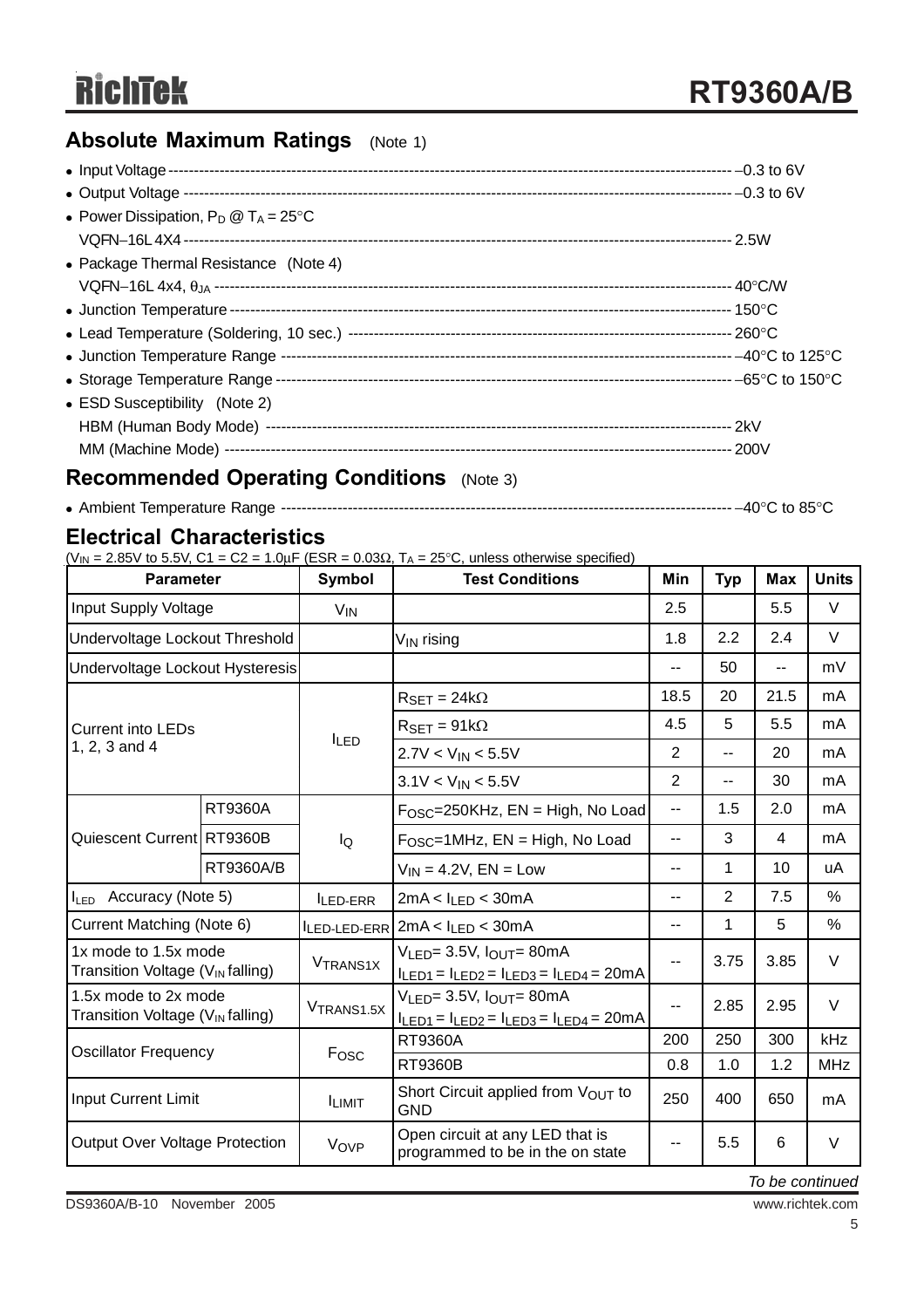## **RT9360A/B**

## Rich

| Symbol<br><b>Test Conditions</b><br><b>Parameter</b> |                 | Min                                                     | Typ   | <b>Max</b> | <b>Units</b> |                 |
|------------------------------------------------------|-----------------|---------------------------------------------------------|-------|------------|--------------|-----------------|
| Input High Threshold                                 | V <sub>IH</sub> | Input high logic threshold<br>(EN, CTRL0, CTRL1, CTRL2) | 1.5   | $- -$      |              | V               |
| Input Low Threshold                                  | VIL             | Input low logic threshold<br>(EN, CTRLO, CTRL1, CTRL2)  |       | --         | 0.4          | V               |
| Input High Current                                   | IІH             | $V_{IH} = V_{IN}$                                       |       |            |              | uA              |
| Input Low Current                                    | ĪЩ              | $V_{II} = GND$                                          |       | --         |              | uA              |
| <b>Thermal Shutdown Threshold</b>                    |                 |                                                         | 140   | 150        | 180          | $\rm ^{\circ}C$ |
| Thermal Shutdown Hysteresis                          |                 |                                                         | $- -$ | 10         | --           | $^{\circ}C$     |

**Note 1.** Stresses listed as the above "Absolute Maximum Ratings" may cause permanent damage to the device. These are for stress ratings. Functional operation of the device at these or any other conditions beyond those indicated in the operational sections of the specifications is not implied. Exposure to absolute maximum rating conditions for extended periods may remain possibility to affect device reliability.

- **Note 2.** Devices are ESD sensitive. Handling precaution recommended.
- **Note 3.** The device is not guaranteed to function outside its operating conditions.
- **Note 4.**  $\theta_{JA}$  is measured in the natural convection at  $T_A = 25^\circ \text{C}$  on a low effective thermal conductivity test board of JEDEC 51-3 thermal measurement standard.

$$
\text{Note 5. } I_{LED(ERR)} = \left| \frac{I_{LED(MEA)} - I_{LED(SET)}}{I_{LED(SET)}} \right| \times 100\%
$$

**Note 6.** Current Matching refers to the difference in current from on LED to the next.

 $\frac{1}{1}$ EED(MAX)  $+ \frac{1}{1}$ EED(MIN)  $\times 100\%$  $I_{LED}$  Current Matching  $=$   $\frac{|I_{LED(MAX)} - I|}{|I_{LED(MAX)}|}$ LED(MAX) + ILED(MIN) LED Current Matching =  $\frac{\left|I_{LED(MAX)} - I_{LED(MIN)} \right|}{\left|I_{LED(MAX)} + I_{LED(MIN)} \right|} \times$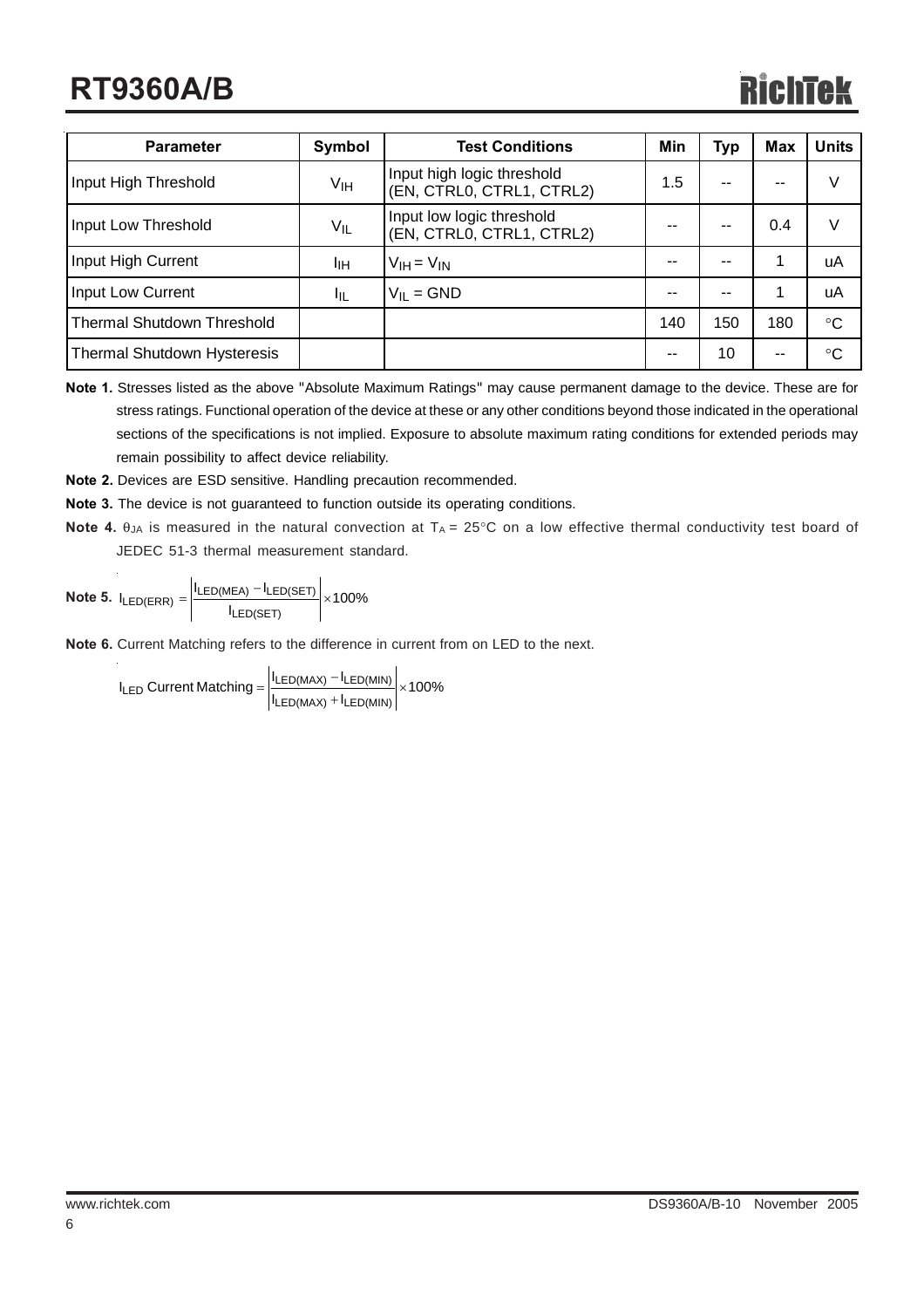















**Logic Threshold Voltage vs. Input Voltage**



**Efficiency (LED) vs. Input Voltage**

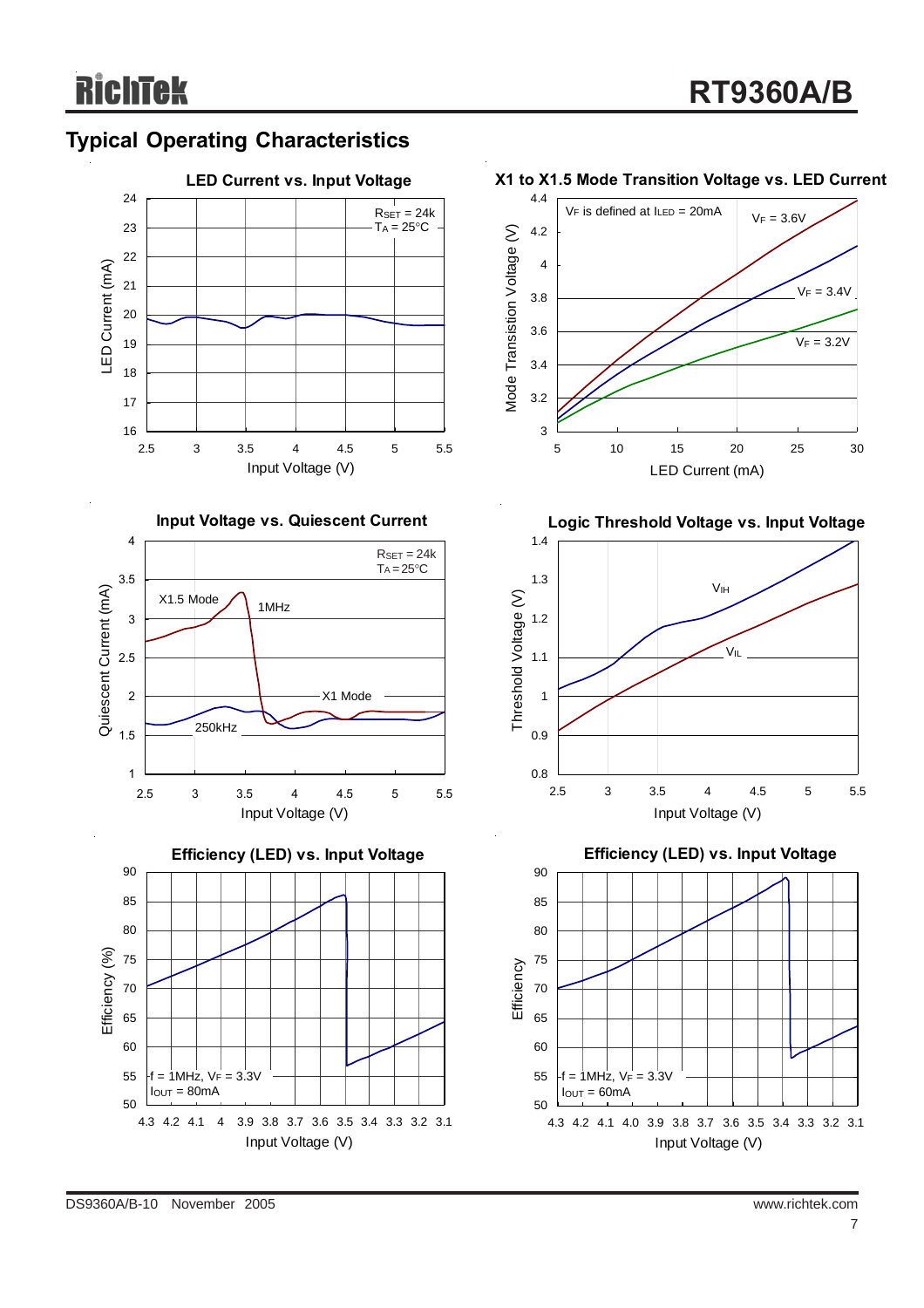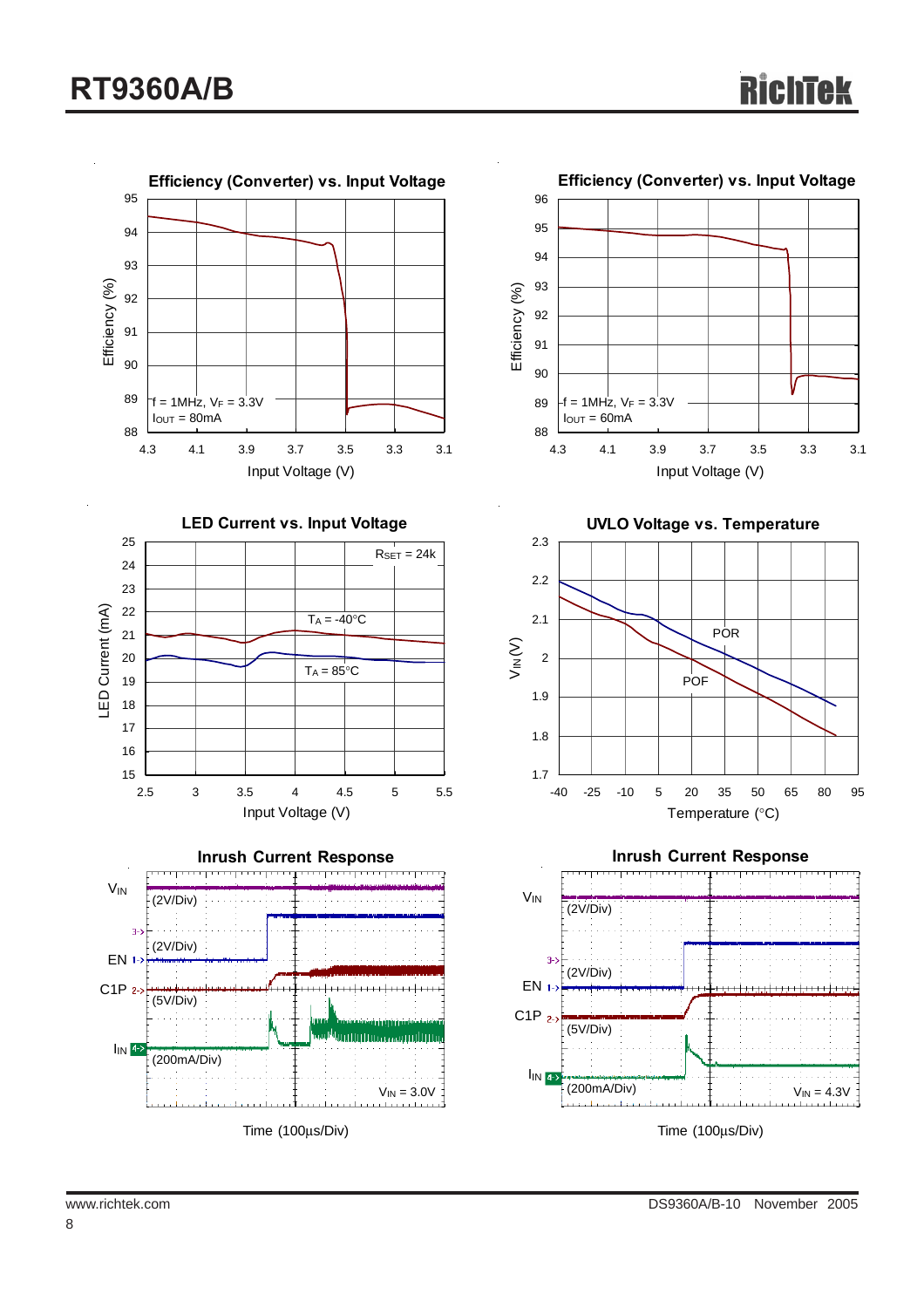



Time (2μs/Div)







Time (2μs/Div)

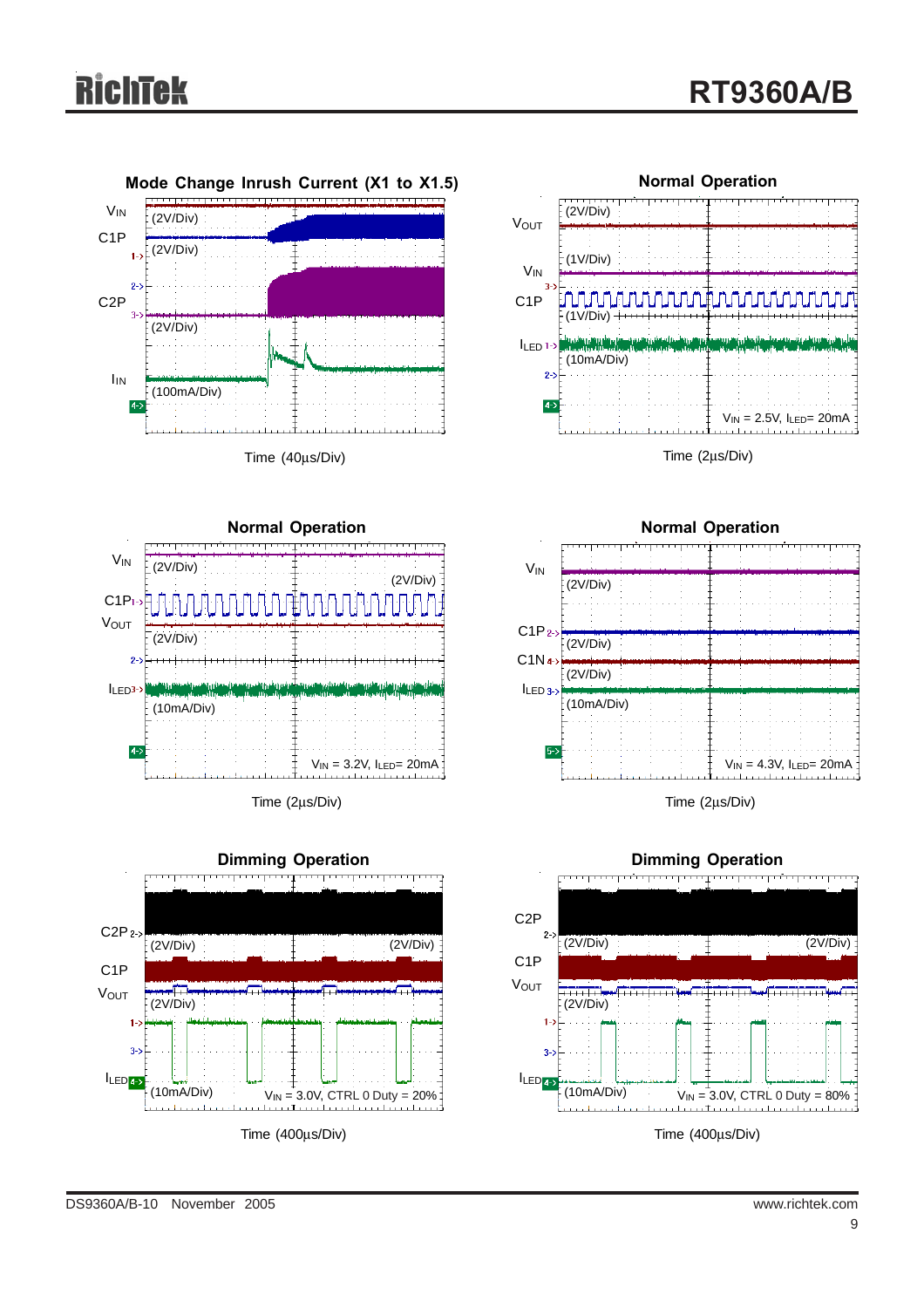



Time (400μs/Div)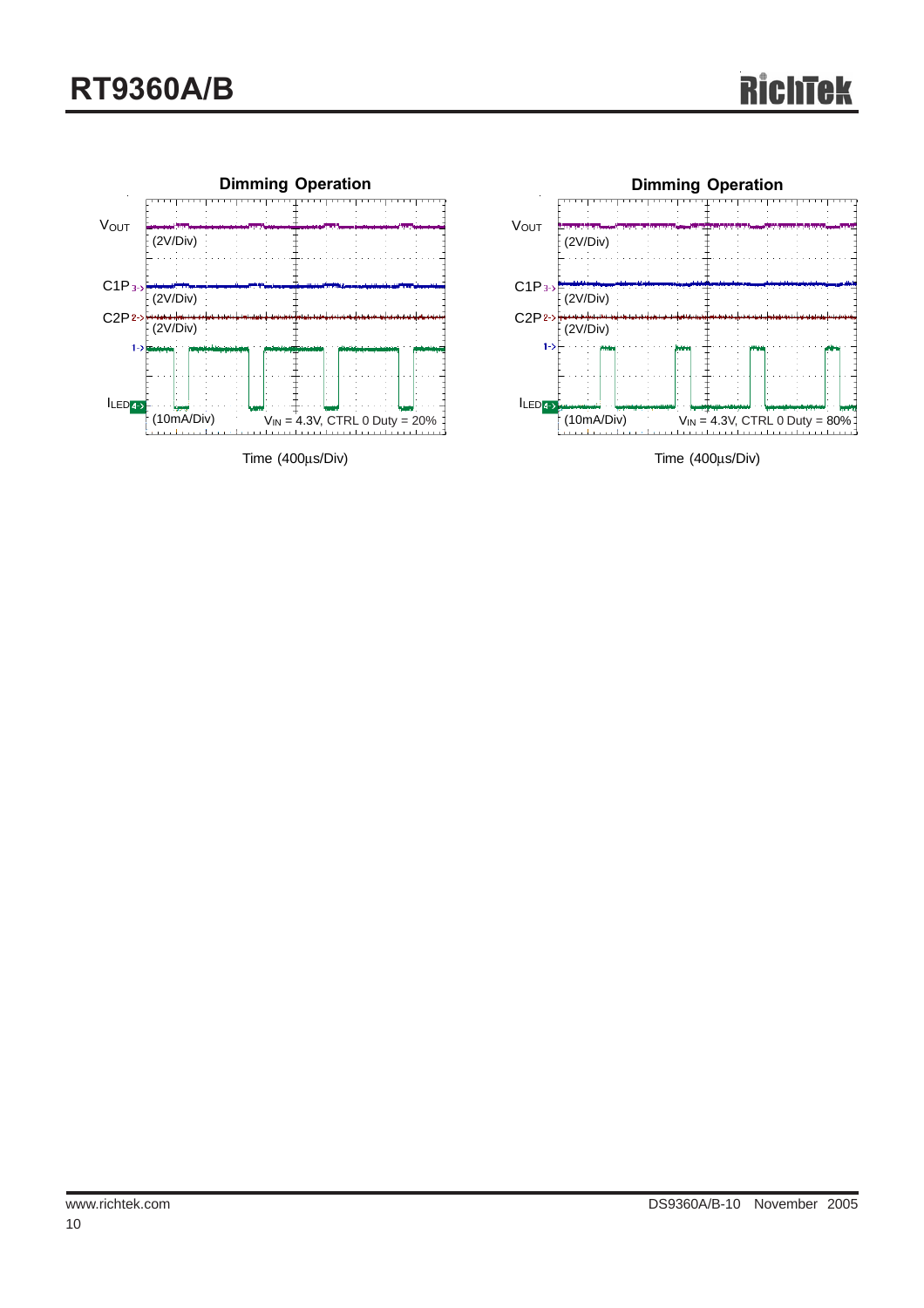### **Applications Information**

#### **Selecting Capacitors**

To get the better performance of RT9360, the selecting of peripherally appropriate capacitor and value is very important. These capacitors determine some parameters such as input and output ripple, power efficiency, maximum supply current by charge pump, and start-up time. To reduce the input and output ripple effectively, the low ESR ceramic capacitors are recommended.

Generally, to reduce the output ripple, increasing the output capacitance  $C_{\text{OUT}}$  is necessary. However, this will increase the start-up time of output voltage.

For LED driver applications, the input voltage ripple is more important than output ripple. Input ripple is controlled by input capacitor  $C_{IN}$ , increasing the value of input capacitance can further reduce the ripple. Practically, the input voltage ripple depends on the power supply's impedance. If a single input capacitor  $C_{\text{IN}}$  cannot satisfy the requirement of application, it is necessary to add a low-pass filter. Figure 1 shows a C-R-C filter used on RT9360A. The input ripple can be reduced less than 30mVp-p when driving 80mA output current.



Figure 1. C-R-C filter used to reduce input ripple

The flying capacitor  $C_1$  and  $C_2$  determine the supply current capability of the charge pump and to influence the overall efficiency of system. The lower value will improve efficiency, but it will limit the LED's current at low input voltage. For 4 X 20mA load over the entire input range of 2.7 to 5.5V, a capacitor of 1μF is optimal.

#### **Setting the LED Current**

The RT9360 can be set a fixed LEDs current by a resister  $R_{\text{SET}}$  connected from  $I_{\text{SET}}$  to GND.  $R_{\text{SET}}$  establishes the reference current and mirrors the current into LED1, LED2, LED3, and LED4. The current into LED is about 440 times of the current flows through the  $R_{\text{SET}}$ , the approximate setting formula is given as follows:

$$
I_{LED} = \frac{484(V)}{R_{SET}(\Omega)}\tag{1}
$$

Figure 2 shows the typical value of  $R_{\text{SET}}$  versus average LED current and Table 1 shows the values of  $R_{\text{SET}}$  for a fixed LED current.



Figure 2. The typical curve of  $R_{\text{SET}}$  vs. LED's average current.

|  |  |  | Table 1. R <sub>SET</sub> Value Selection |
|--|--|--|-------------------------------------------|
|--|--|--|-------------------------------------------|

| <b>ILED</b><br>(mA) | $R_{SET}$<br>$(k\Omega)$ | <b>Nearest Standard Values for</b><br>$R_{\sf SET}$ (kΩ) |
|---------------------|--------------------------|----------------------------------------------------------|
| 5                   | 91.0                     | 91.0                                                     |
| 10                  | 47.9                     | 47.5                                                     |
| 15                  | 32.7                     | 32.4                                                     |
| 20                  | 24.0                     | 24.0                                                     |
| 25                  | 19.6                     | 19.6                                                     |
| 30                  | 16.4                     | 16.5                                                     |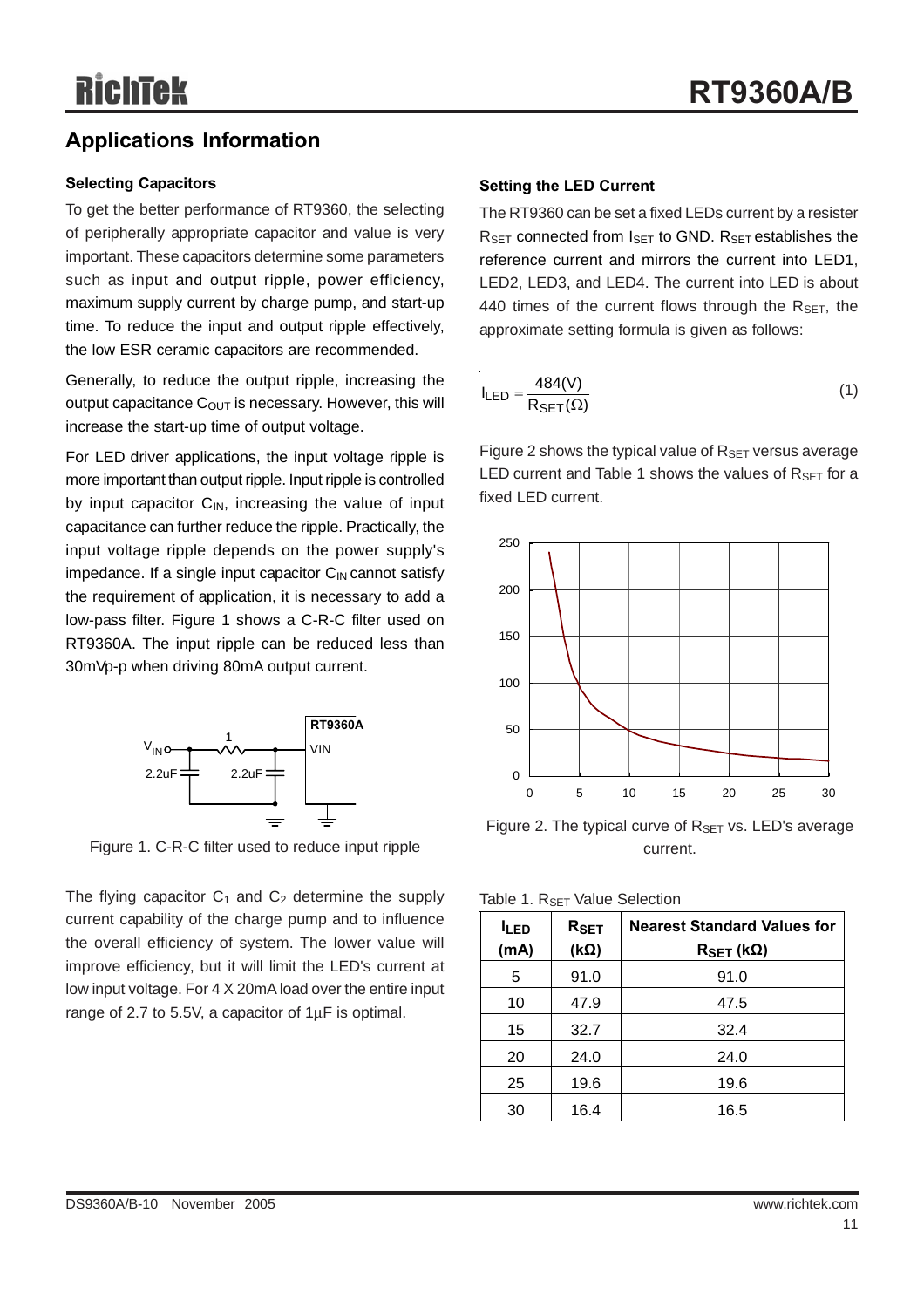## **RT9360A/B**

If maximum accuracy is required, a precision resister is needed. Equation (2) shows how to calculate the error ILED(ERR).

$$
I_{LED(ERR)} = \left| \frac{I_{LED(MEA)} - I_{LED(SET)}}{I_{LED(SET)}} \right| \times 100\% \tag{2}
$$

Where  $I_{LED(MEA)}$  is practical LED current

 $I_{LED(SET)}$  is LED current which is determined by the  $R_{SET}$ .

### <sup>z</sup> **LED current setting with NMOS**

LED current setting control can also be achieved by used the external NMOS to change equivalent resister of ISET pin. Figure 3 shows this application circuit of method. For this example, a 3 bit signals can set 8 kinds of different equivalent resister of ISET pin, i.e. produce 8 kinds of LED current level. Table 2 shows the relation between equivalent resister of ISET pin and control signal.



Figure 3. The application circuit of setting LED current which using a NMOS to set  $R_{\text{SFT}}$ .

Table 2. The relation between control signal and equivalent resister of ISET pin

| S <sub>1</sub> | S <sub>2</sub> | S <sub>3</sub> | Equivalent Resister of ISET pin<br>(R <sub>SET</sub> ) |  |  |
|----------------|----------------|----------------|--------------------------------------------------------|--|--|
| 0              | 0              | O              | $R_{\text{SET}} = R_4$                                 |  |  |
| 0              | 0              | 1              | $R_{\text{SET}} = R_3 / R_4$                           |  |  |
| 0              | 1              | 0              | $R_{\rm SFT} = R_2 / R_4$                              |  |  |
| 0              | 1              | 1              | $R_{\rm SET} = R_2 / R_3 / R_4$                        |  |  |
| 1              | 0              | O              | $R_{SFT} = R_1 / R_4$                                  |  |  |
| 1              | 0              | 1              | $R_{\rm SET} = R_1 / R_3 / R_4$                        |  |  |
| 1              | 1              | O              | $R_{\text{SET}} = R_1 / R_2 / R_4$                     |  |  |
|                | 1              |                | $R_{SFT} = R_1 / R_2 / R_3 / R_4$                      |  |  |

The RT9360 can use two methods to achieve the LED dimming control. These methods are detailed described as following:

### **(1). Dimming using PWM signal into CTRL0, CTRL1, and CTRL2**

LED current can be controlled by applying a PWM signal to CTRL0, CTRL1, or CTRL2. Table3 shows the relation between CTRLx and 4 LED's current states. For an example, as the CTRL1 and CTRL2 are pulled logical high and CTRL0 receives a PWM signal, then, four LEDs will be dimmed synchronously. Here, the PWM signal setting the LED's current ON/OFF can achieve the average LED's current which in design. The application circuit is shown in Figure 4. Figure 5, and Figure 6 show 3WEDs and 2WLEDs PWM dimming application circuit, respectively. During the time of PWM signal logical low, the current is a fixed value and setting by  $R_{\text{SET}}$  resistor. So the average LEDs current can be approximated as Equation (3).

$$
I_{LED(AVG)} = \frac{T_{OFF} \times I_{LED(ON)}}{T_{PWM}}
$$
 (3)

Where:

T<sub>PWM</sub> is the period of PWM dimming signal T<sub>OFF</sub> is the time of PWM signal at low. ILED(ON) is LED on state current.

| <b>Control Inputs</b> |   |                 | <b>Output Status</b>                              |            |            |            |
|-----------------------|---|-----------------|---------------------------------------------------|------------|------------|------------|
|                       |   | CTRLOCTRL1CTRL2 | LED3 LED4<br>LED <sub>2</sub><br>LED <sub>1</sub> |            |            |            |
| 0                     | 0 | 0               | ON                                                | <b>OFF</b> | <b>OFF</b> | <b>OFF</b> |
|                       | 0 | 0               | <b>OFF</b>                                        | ON         | <b>OFF</b> | <b>OFF</b> |
| 0                     |   | 0               | OFF                                               | <b>OFF</b> | ON         | OFF        |
|                       | 1 | 0               | <b>OFF</b>                                        | <b>OFF</b> | <b>OFF</b> | ON         |
| 0                     | 0 |                 | ON                                                | ON         | <b>OFF</b> | <b>OFF</b> |
|                       | 0 |                 | ON                                                | ON         | ON         | <b>OFF</b> |
| 0                     |   |                 | ON                                                | ON         | ON         | ON         |
|                       |   |                 | <b>OFF</b>                                        | <b>OFF</b> | <b>OFF</b> | <b>OFF</b> |

#### Table 3. The relation between CTRLx and 4 LED's's current states

12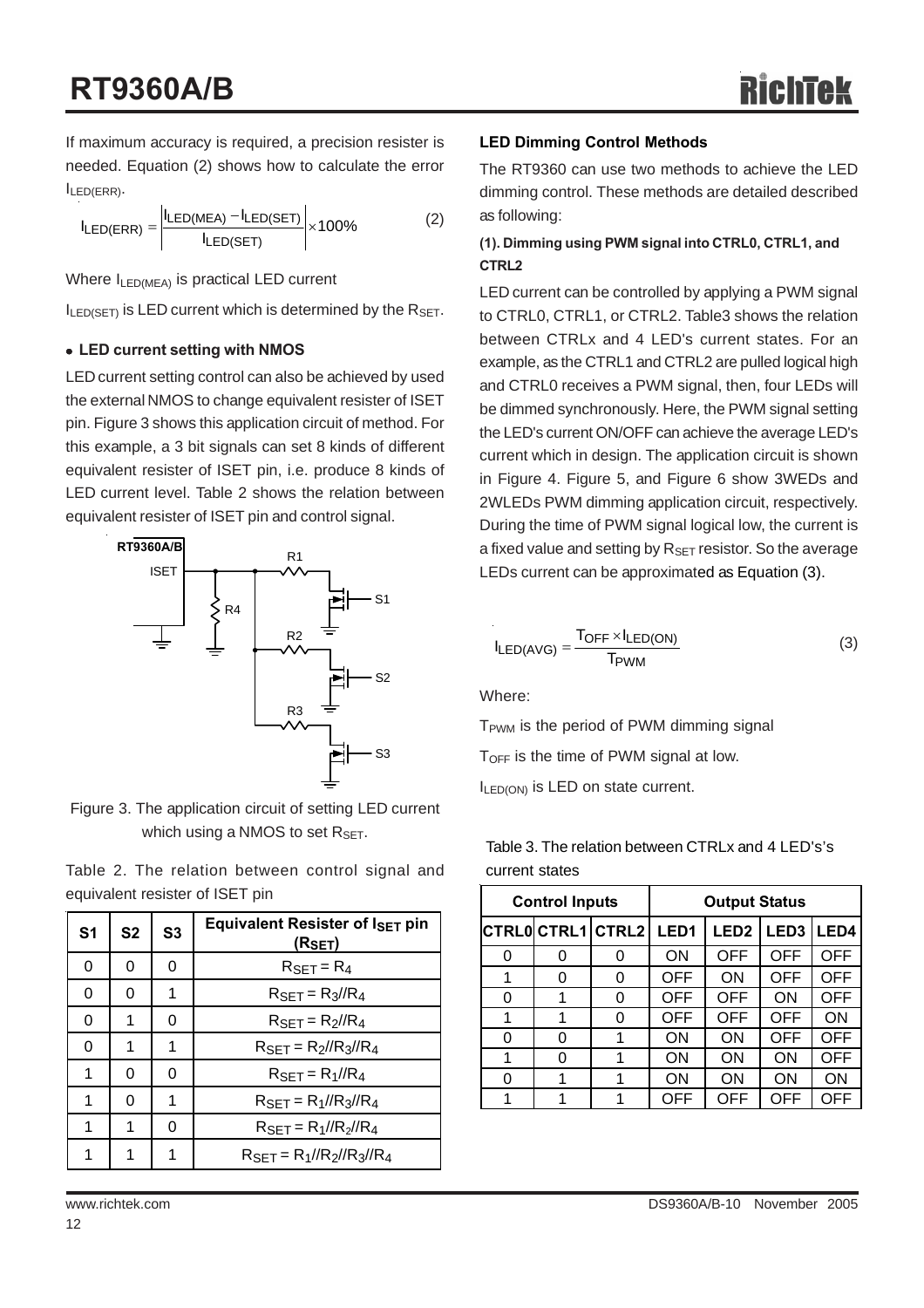









Figure 6. The PWM dimming application circuit for 2WLEDs

Besides, RT9360 has 100us delay time between mode transfer. This delay time makes different dimming frequency corresponds to different maximum duty of CTRLX pin. When the duty cycle of dimming frequency excess maximum duty, the RT9360s can' t transfer the mode normally. Equation (4) shows the relation between maximum duty of CTRLX pin and PWM dimming frequency. Table 4 is shown the common dimming frequency and its corresponding maximum duty. For better performance consideration, the maximum PWM dimming frequency is recommended below 1kHz.

 $DMAX = (1 - 100 \times 10^{-6} \times F_D)$  (4)

Where :  $D_{MAX}$  is Maximum Duty of CTRLX

F<sub>D</sub> is PWM Dimming Frequency

| Table 4. The common dimming frequency and its |
|-----------------------------------------------|
| corresponding maximum duty.                   |

| Dimming        | <b>CTRLX</b> | ILED         |
|----------------|--------------|--------------|
| Frequency (Hz) | Maximum Duty | Minimum Duty |
| 1K             | 0.90         | 0.10         |
| 900            | 0.91         | 0.09         |
| 800            | 0.92         | 0.08         |
| 700            | 0.93         | 0.07         |
| 600            | 0.94         | 0.06         |
| 500            | 0.95         | 0.05         |
| 400            | 0.96         | 0.04         |
| 300            | 0.97         | 0.03         |
| 200            | 0.98         | 0.02         |

#### **(2). The PWM dimming by GPIO**

The PWM dimming by GPIO is shown as Figure 7. DZ shall be a Schottky diode with forward voltage less than 0.3V at  $I_F$  = 1mA. C3 is a capacitor to keep the enable pin voltage is higher than the threshold voltage. R1 is discharge resister and it should be not too high to prevent the off time too long while turned-off. The recommended conditions are shown as following.

- 1. The recommended value for R1 and C3 are 200k $\Omega$  ( $\pm$ 5%) and 0.22uF (X7R, ±10%).
- 2. The forward voltage of the Schottky diode shall be less than 0.3V at 1mA.
- 3. The output voltage of GPIO should be greater than 2.8V and keep the voltage on EN pin is higher than 1.5V.
- 4. The PWM frequency should be in the range of 500Hz~1.5kHz or 20kHz~30kHz for audio noise consideration.
- 5. The PWM duty cycle shall be in the range of 30% to 95%.
- 6. The driving capability of the GPIO should be greater than 2mA @ 2.8V.

7. The LED current can be obtained by the equation,

(The typical value of  $V_{\text{ISET}}$  is 1.1V) <u>'<sup>3LT</sup> × (</u>1 – D<sub>PWM</sub> )<br>set  $I_{LED} = 440 \times \frac{V_{ISET}}{R_{SET}} \times (1 - D)$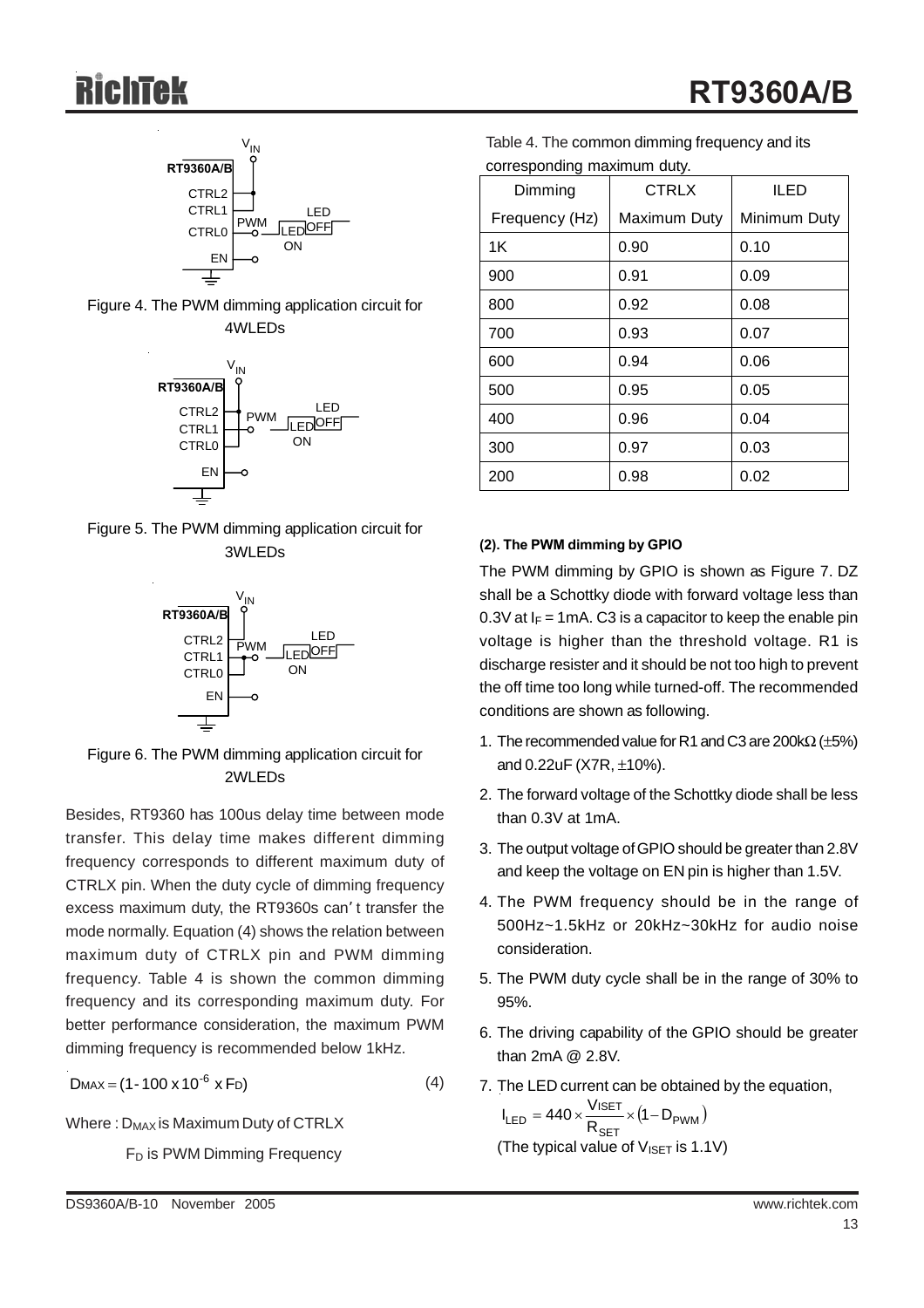## **RT9360A/B**



Figure 7. The GPIO PWM dimming application circuit





### **PCB Board Layout**

The RT9360 is a high-frequency switched-capacitor converter. For best performance, place all of the components as close to IC as possible. Besides a solid ground plane is recommended on the bottom layer of the PCB. The ground should be connected  $C_{IN}$  and  $C_{OUT}$ together and as close to the IC as possible. Figure 9 shows the typical layout of RT9360' s EVB board.



Top Layer



Bottom Layer

Figure 9. The typical layout of RT9360' s EVB board